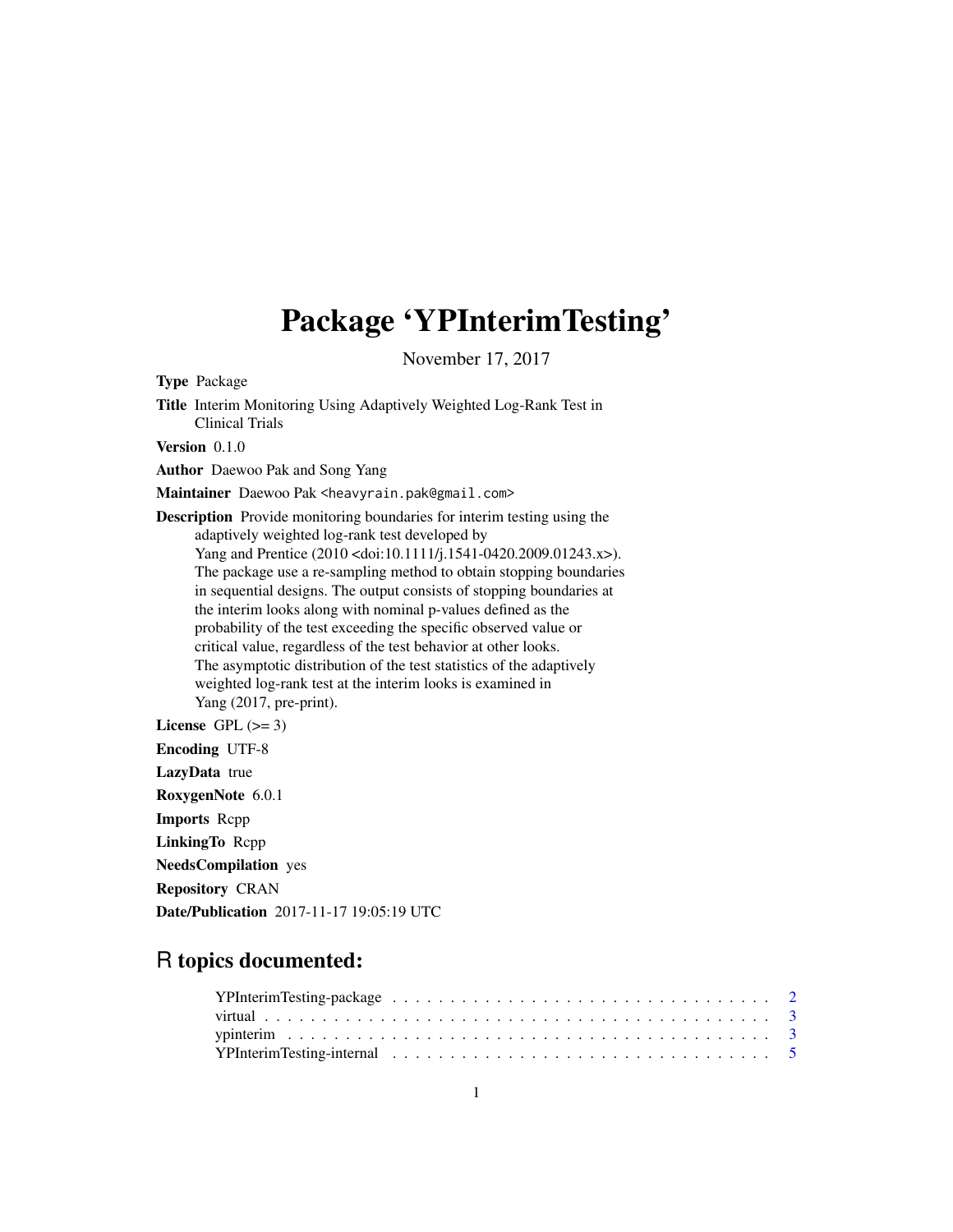#### <span id="page-1-0"></span>**Index** [6](#page-5-0) **6**

```
YPInterimTesting-package
```
*Interim Monitoring Using Adaptively Weighted Log-rank Test in Clinical Trials*

#### Description

This package provides monitoring boundary for interim testing using the adaptively weighted logrank test developed by Yang and Prentice (2010). A re-sampling method is used instead of the originally proposed method. It is shown in Yang (2017) that the adaptively weighted log-rank test is asymptotically fully efficient when the limiting censoring distributions in two groups are equal. For a given spending function, the main function of the package ypinterim provides stopping boundaries at the interim looks, along with nominal p-values.

The object being returned by the function [ypinterim](#page-2-1) can be formatted to a table using the function [summary](#page-0-0).

#### Details

| Package: | <b>YPInterimTesting</b> |
|----------|-------------------------|
| Type:    | Package                 |
| Version: | 1.0.0                   |
| Date:    | 2017-10-31              |
| License: | $GPL (=3)$              |

#### Author(s)

Daewoo Pak and Song Yang

#### References

Yang, S. and Prentice, R. (2010), Improved Logrank-Type Tests for Survival Data Using Adaptive Weights. Biometrics, 66: 30–38.

Yang, S . Interim monitoring using the adaptively weighted log-rank test in clinical trials for survival outcomes. 2017. Pre-print.

#### See Also

[ypinterim](#page-2-1)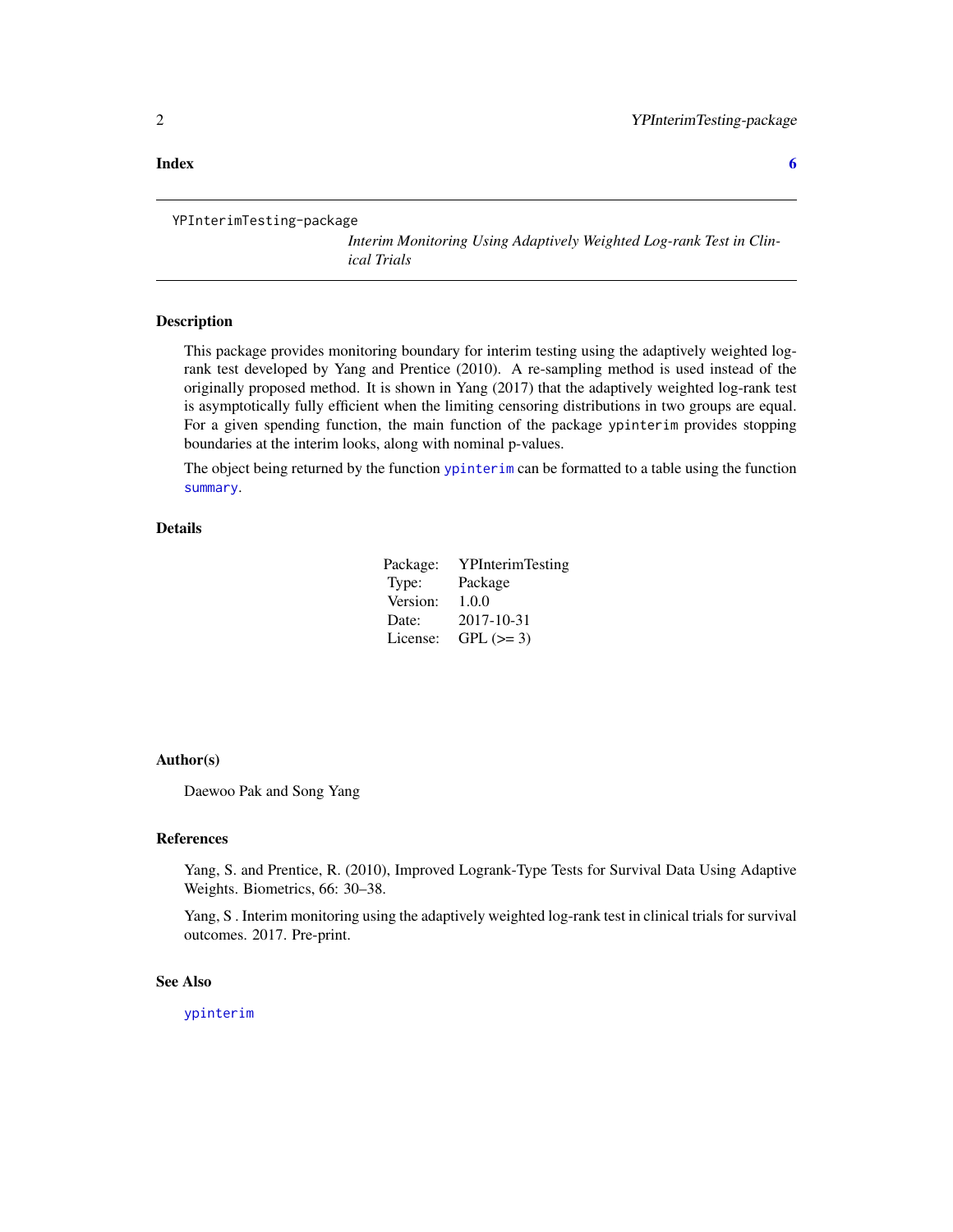<span id="page-2-0"></span>

#### Description

This virtual data set is created to show how to utilize the package.

#### Usage

data(virtual\_data)

#### Format

The data has the following information:

time the numeric matrix of virtual event times for all interim looks.

event the numeric matrix of right-censoring indicators corresponding to time (event = 1, censored  $= 0$ ).

group the numeric vector of the group indicator (treatment  $= 1$ , control  $= 0$ ).

#### See Also

[ypinterim](#page-2-1)

#### Examples

library(YPInterimTesting) data(virtual\_data) time <- virtual\$time colnames(time) # Check the order of the column names. head(time)

<span id="page-2-1"></span>ypinterim *The main function of the package performing the adaptively weighted log-rank test for interim monitoring*

#### Description

Provides stopping boundaries and nominal p-values at the interim looks using the adaptively weighted log-rank test developed by Yang and Prentice (2010).

#### Usage

```
## Default S3 method:
ypinterim(time, event, group, spenfun, critvalue = NULL,
  repnum = 10000, bound = 50, ...
```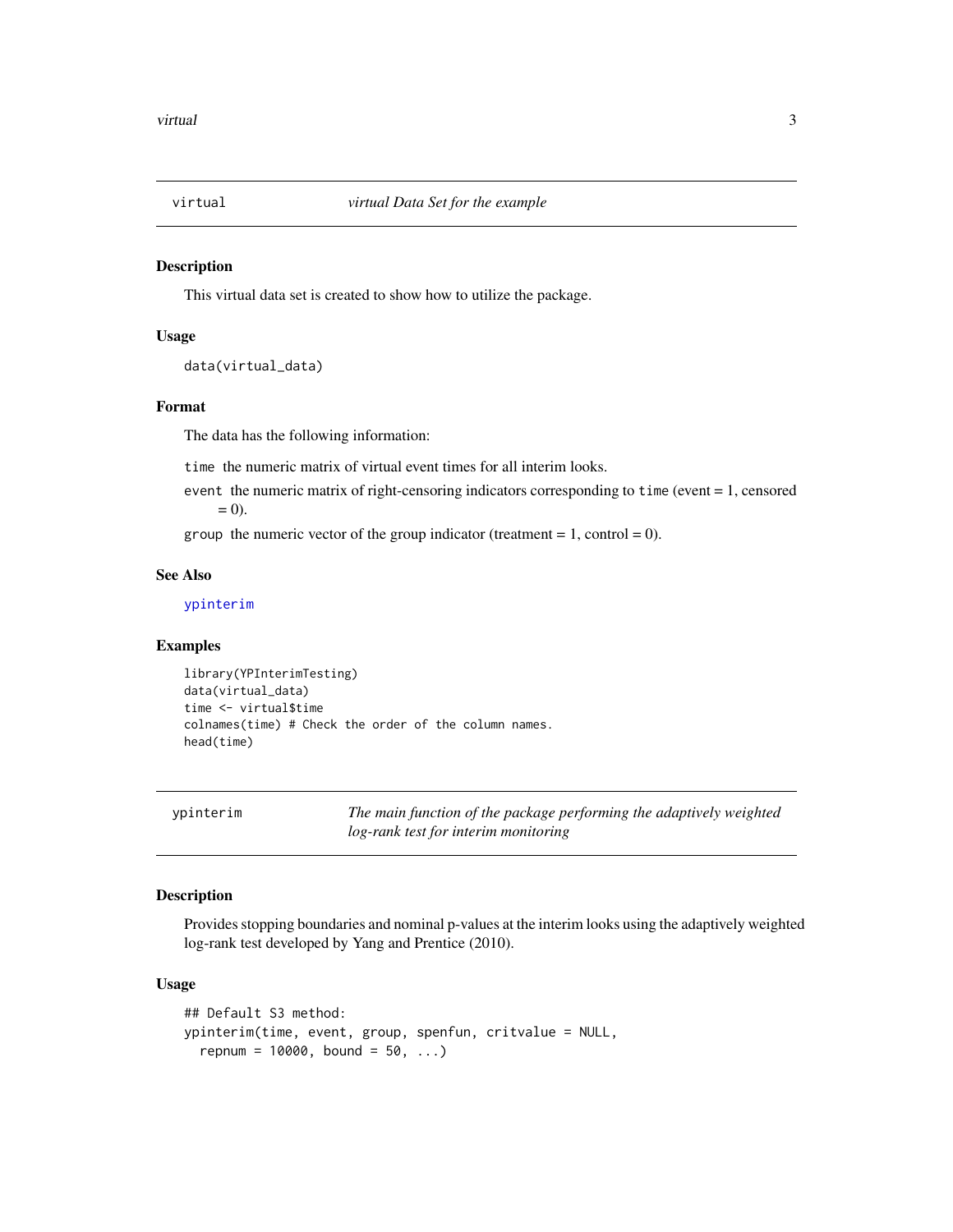#### <span id="page-3-0"></span>Arguments

| .         | for S4 method only.                                                                                                                                                                                                                                                                       |
|-----------|-------------------------------------------------------------------------------------------------------------------------------------------------------------------------------------------------------------------------------------------------------------------------------------------|
| time      | the numeric matrix of event times for all interim looks. The columns of the<br>matrix represent interim looks in date order.                                                                                                                                                              |
| event     | the numeric matrix of right-censoring indicators corresponding to time (event<br>$= 1$ , censored $= 0$ ). The dimension of the matrix should be equivalent to that of<br>time.                                                                                                           |
| group     | the numeric vector of the group indicator (treatment = $1$ , control = 0).                                                                                                                                                                                                                |
| spenfun   | the numeric vector of the values for the spending function $\alpha(t)$ . Must be user-<br>specified.                                                                                                                                                                                      |
| critvalue | the vector of the critical values for the prior interim look. If it is not supplied,<br>the value at each interim look will be obtained using the re-sampling method.<br>The length of vector should be at least one less than the number of columns of<br>time.                          |
| repnum    | the number of replications for a normal resampling approximation. The default<br>value is 10000.                                                                                                                                                                                          |
| bound     | the boundary (-bound, bound) for estimating the parameters relevant to a short-<br>term and a long-term hazard ratio in Yang and Prentice model (Yang and Pren-<br>tice, 2005). These parameters are $\beta_1$ and $\beta_2$ in their notations. The default<br>boundary is $(-50, 50)$ . |

#### Details

The object being returned by the function [ypinterim](#page-2-1) can be formatted to a table using the function [summary](#page-0-0).

#### References

Yang, S. and Prentice, R. (2010), Improved Logrank-Type Tests for Survival Data Using Adaptive Weights. Biometrics, 66: 30–38.

Yang, Song, and Ross Prentice. "Semiparametric analysis of short-term and long-term hazard ratios with two-sample survival data." Biometrika 92.1 (2005): 1-17.

### Examples

```
library(YPInterimTesting)
data(virtual_data)
spenfun <- c(1.3E-5, 4.4E-4, 0.003, 0.008)
```

```
result <- ypinterim(time=virtual$time, event=virtual$event, group=virtual$group, spenfun=spenfun)
result
summary(result)
```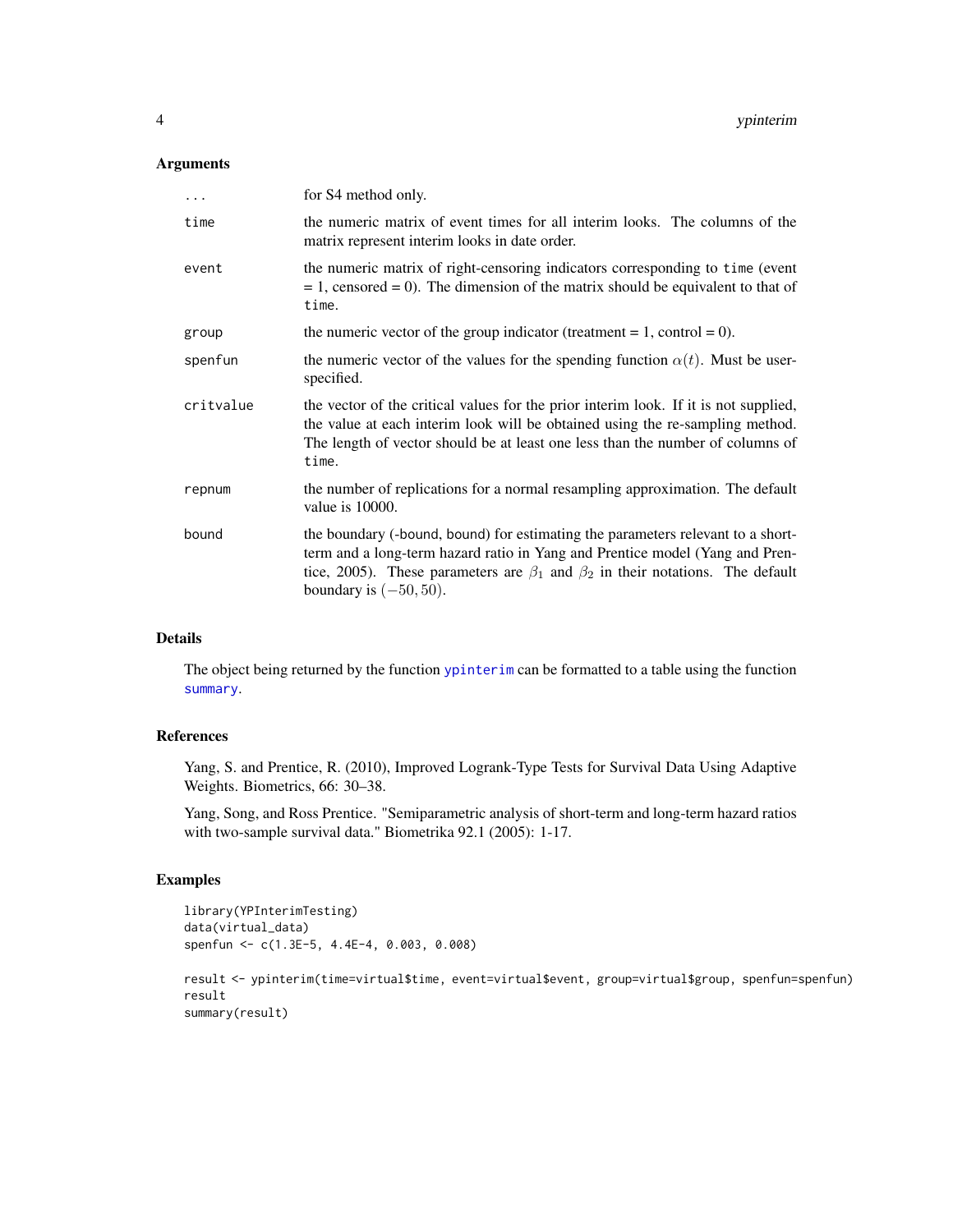<span id="page-4-0"></span>YPInterimTesting-internal

*Internal Functions for Interim Monitoring Using Adaptively Weighted Log-rank Test in Clinical Trials*

### Description

Internal functions for the YPInterimTesting package.